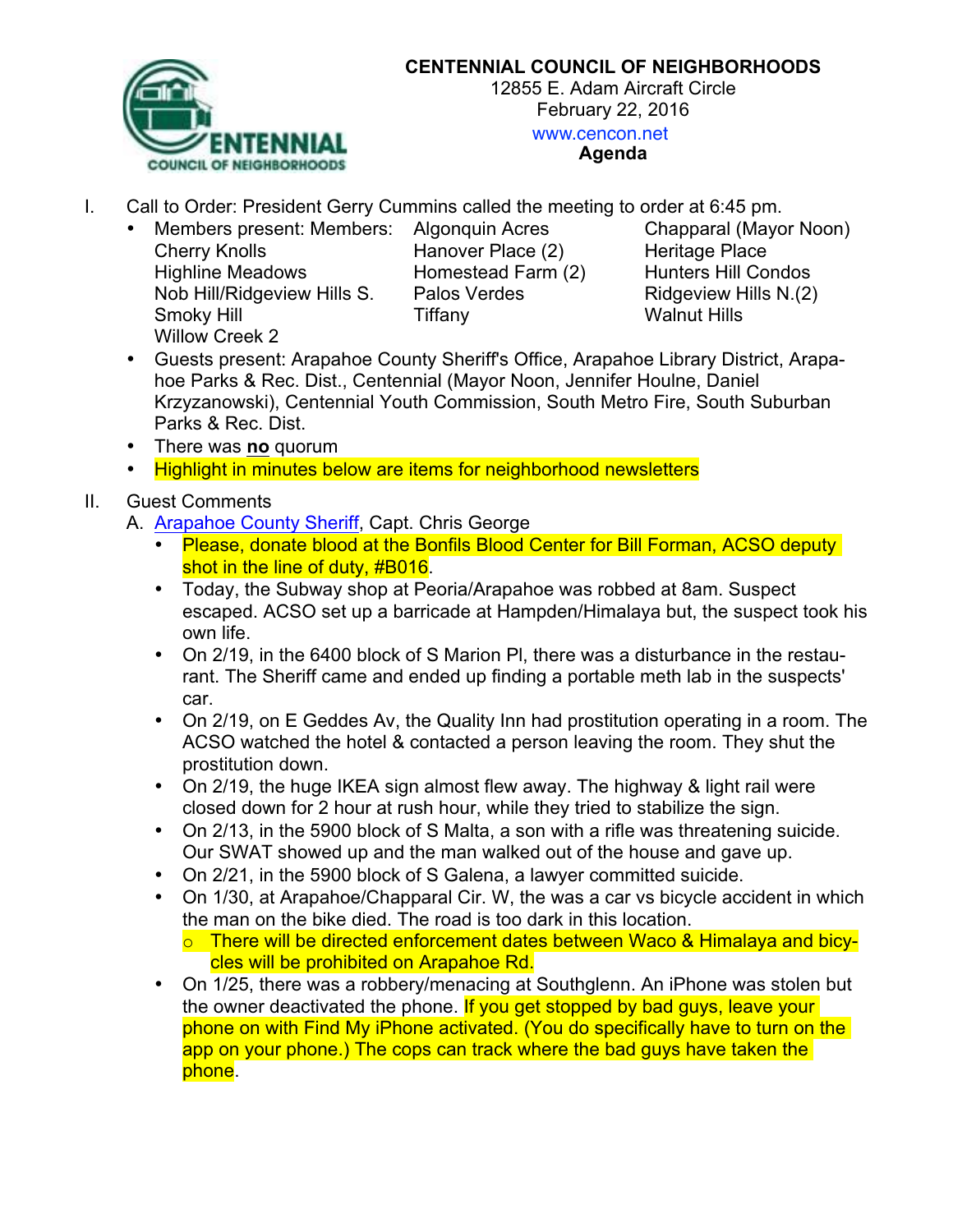- B. [Arapahoe](http://www.arapahoelibraries.org/) Library District, Daisy Grice, Manager of Community Libraries
	- Nicolle Davies, Exec. Director of the Arapahoe Library Dist. has received the honor of Librarian of the Year. There will be a reception for her at Koelbel Library on 3/4, 4-6 pm. Light refreshments will be served. Please RSVP to Kristen Stifflear, 303-792-8985 or kstifflear@arapahoelibraries.org.
	- The ALD has created a 2016 Strategic Plan for 6 key areas to serve the patrons.
		- o Spaces
			- Expand the Children's area at the Eloise May branch library
			- ˜ Remodel the Café at the Smoky Hill Library
			- Find an ideal location for a new library on the Eastern Plains
			- ˜ Move to automated materials handling using Radio Frequency Identification (RFID) technology
		- o Technology
			- Broaden technology literacy through coding instruction and out Makerspace and Media Labs
		- o Services for Older Adults
		- o Advisory Services
		- o Programming
		- o Rebranding
	- Senior Resource Fair, 3/19, 10 am-Noon, Koelbel
		- o Get answers to your questions about senior living or caregiving.
		- o Participating organizations include: Scott Sickafoose from the ACSO Crime Unit, Colorado Commission for the Deaf & Hard of Hearing, Colorado Alzheimer's Assoc, Arapahoe Libraries' Homebound Service, and Denver Regional Mobility and Access Council (DRMAC).
		- o The event is co-sponsored by the Centennial Senior Commission. For more information or to register, visit our website.
	- Travel Around the World in March
		- o Take an Italian adventure in *From Ancient Pompeii to Modern Naples* program on 3/17 at Southglenn Lib & 3/23 at Castlewood Lib.
		- o *The McTeggart Irish Dancers* will perform on 3/23 at Smoky Hill Lib.
		- o A *Greek Islands Travelogue* will be held on 3/28 at Eloise May Lib.
		- o *Celtic Nations Musical Journey with The Kilted Man* will be held at both Koelbel & Smoky Hill libraries on 3/29.
		- o For more information or to register, visit our website.
	- Tax help
		- $\circ$  All Arapahoe Libraries and the website feature access to a variety of tax forms and resources to ensure this season is not taxing for patrons. Links to helpful tax websites, forms and assistance can be found on our website.
	- Doerr: When I borrowed a DVD, I couldn't find the way to unlock it. Grice: We've changed the security approach, DVDs no longer need to be unlocked.
- C. Arapahoe [Park & Rec](http://www.aprd.org) District, Delos Searle, Asst. District Manager
	- Things have already started blooming.
	- District residents can start registering for activities today. Non-district folks start on 3/7.
	- We are seeing more tagging and vandalism.
	- Tall Grass Park, N of Quincy by new Wal-Mart, is a new park containing a 9-hole disc golf course.
	- Spring clean-up has started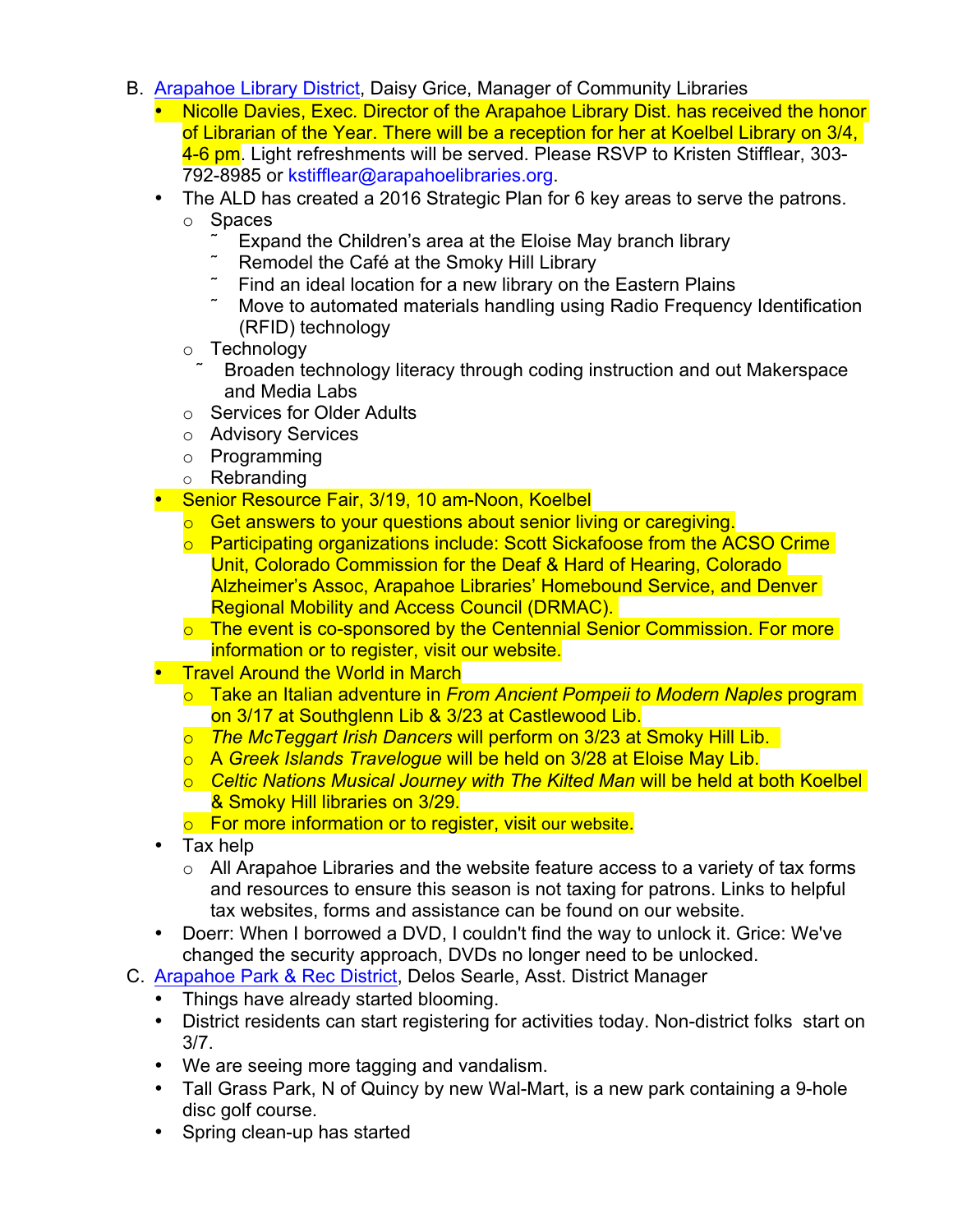- Youth athletic teams will be showing up in neighborhood parks by end of month.
- D. Fire Districts, Littleton Fire, Becky O'Guin, South Metro Fire
	- [Cunningham](http://www.cfpd.org) Fire, [Littleton](http://www.littletongov.org/fire) Fire, [South](http://www.southmetro.org) Metro Fire
	- There's no report from Littleton Fire.
	- Keep pets & children off the ice, do not run out on ice to save someone, call 9-1-1! There have been a series of tragic accidents.
	- Cunningham: 6 replacement firefighters are working now. They're installing fiber in all stations. Two Board of Director seats are up for election on 7 May.
	- Keep St Patrick's Day safe. (No drinking and driving!)
	- South Metro 4/19-6/1, is still taking application for their Citizen's Academy, see the website. They're hiring firefighters. Operations Manager Chief Potts retired on Fri. The Sweetheart Ball raised \$70K for AEDs in schools.
- E. South Suburban [Park & Rec](http://www.SSPR.org) District, Teresa Cope, Communications Director
	- SSPRD is sponsoring the Encore Chorale for active older adults (55+) at Buck Rec. Center. This is an national affiliate of the Encore Creativity for Older Adults program. ([encorecreativity.org\)](http://encorecreativity.org) There are no auditions! The program runs Feb.22- May 30 with a performance on 6/4. Meeting are Mondays, 1-2:30 pm. For info, contact Nikkic@ssprd.org or 303-730-4609.
	- SSPRD is holding over 200 summer camp. Check on the website.
	- Thanks to Centennial for sponsoring The Great Egg Scramble (free), 3/26, 8:30-11am at the Sports Dome on Peoria. Ages 3 and under, 9am; ages 4-6, 9:30 am; ages 7-9, 10 am; 10-12, 10:30 am. There will be other onsite activates for all ages. For more info, ChristinaI@ssprd.org or 303-754-0552.
	- SSPR Golf Course Club House will be renovated. Construction begins in Oct and finishes Spring 2017.
	- For the 14th year, SSPRD has received the Certificate of Achievement for Excellence in Financial Reporting from the Government Financial Officers Assoc.
	- **Can We Talk** in Tuesdays in March, 12:45-1:15 pm at Buck Rec. Center
		- $\circ$  3/8, Indigestion: The digestive system operates on a narrow chemical balance that's easy to achieve & maintain
		- $\circ$  3/15, Auto-immune disorders: These debilitating conditions do have many natural & helpful solutions. What are some of the causes, why would this happen, what can you do about it, etc.?
	- There is a much longer copy of SSPRD activities linked below these minutes.
	- South Suburban Matching Gifts Program is accepting applications until 3/11. Neighborhoods, homeowner associations and other groups are invited to apply. Please, see [District-Matching-Gifts](http://bit.ly/District-Matching-Gifts).
	- Doerr: I think there's a regional ice skating competition at the SSPRD Ice Arena of 3/13.
- F. City of [Centennial](http://www.centennialco.gov)
	- The City has sent out its community survey, if you get one, please, complete it and turn it in.
	- Mark Gotto would like to change the fireworks ban to match the county. Things that leave the ground would still be illegal, but sparklers and ground-hugging items would be allowed. Let him know what you think: mgotto@centennialco.gov. Fire & Sheriff are on board.
	- The State of the City will be held on 4/28, probably at the Embassy Suites but they're doing some remodeling right now and we hope they'll be done on time.
	- C.J. Whelan has been elected Mayor Pro Tem.